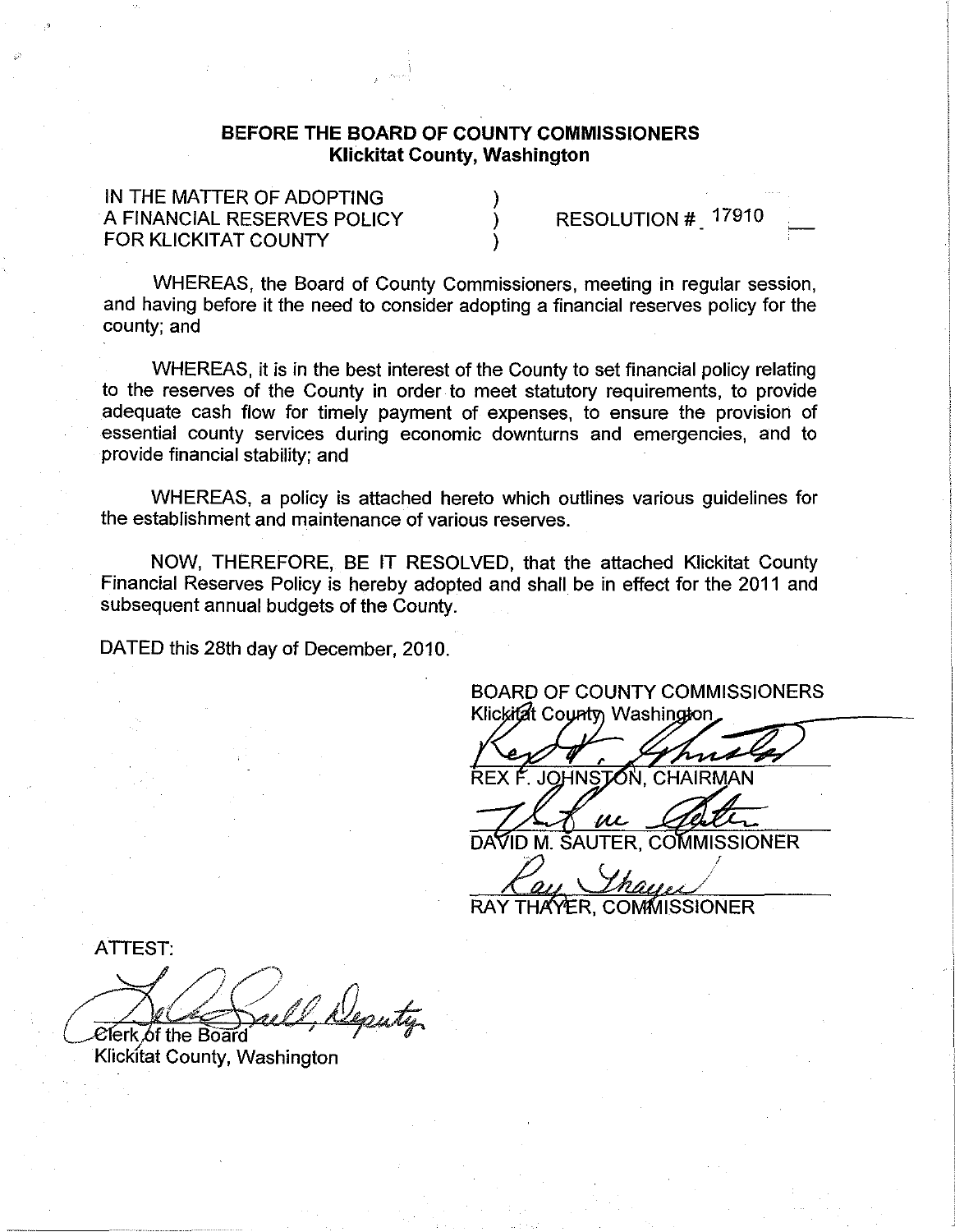# **Klickitat County Financial** Reserves **Policy**

## I. Purpose

Adequate reserve levels are a necessary component of the County's overall financial management strategy and a key factor in external agencies' measurement of the County's financial strength. The Board of County Commissioners will determine the level of reserves it deems necessary, essential and fiscally prudent as well as the level of reserves required by law, ordinance and/or bond covenants to ensure service levels, sufficient cash flow, financial stability, and protection against economic downturns and emergencies. Prudent use of reserve funds enables the County to address future hidden or unanticipated costs, to take advantage of matching grant funds and to have flexibility in financial planning for future projects.

### II. Reserve Types and Definitions

Throughout this policy, reserves shall be categorized according to Generally Accepted Accounting Principles (GAAP) as follows: available, designated and restricted. The total sum of these reserve types in the General Fund and the Cumulative Reserve Fund shall be defined as total reserves. The Board of County Commissioners shall determine the total reserve levels necessary for the General Fund and the Cumulative Reserve Fund.

Use of excess funds above these levels shall only be for one-time expenses and cannot be used for annually re-occurring funding expenses such as wage and benefit increases. Once these total reserve levels are met, if at any time the level of total reserves is projected to drop below the adopted levels, then the Board of County Commissioners will institute budgetary actions necessary to bring these total reserves up to the adopted level of reserves within the following two (2) subsequent annual budget cycles.

Such Board budgetary actions may include, but are not limited to, the following: preventing the future use of available reserves; prohibiting formation of new designated reserves; mid-year budget reductions; program reductions; freezing new hiring; freezing of all salaries and benefits; and/or implementing layoffs.

Available Reserves: Available reserves must be used to achieve the total reserve levels as determined by the Board of County Commissioners. Available reserves may only be used as determined by the Board of County Commissioners for one-time funding needs and cannot be used for annually re-occurring funding expenses such as wage and benefit increases.

Designated Reserves: Designated reserves are for specific projects or dedicated funding streams as determined by the Board of County Commissioners. Appropriations of these funds must not disrupt cash flow requirements of the fund. Designated reserves cannot be used for annually re-occurring funding expenses such as wage and benefit increases.

Klickitat County Financial Reserves Policy Adopted December 28, 2010

Page 1 of 3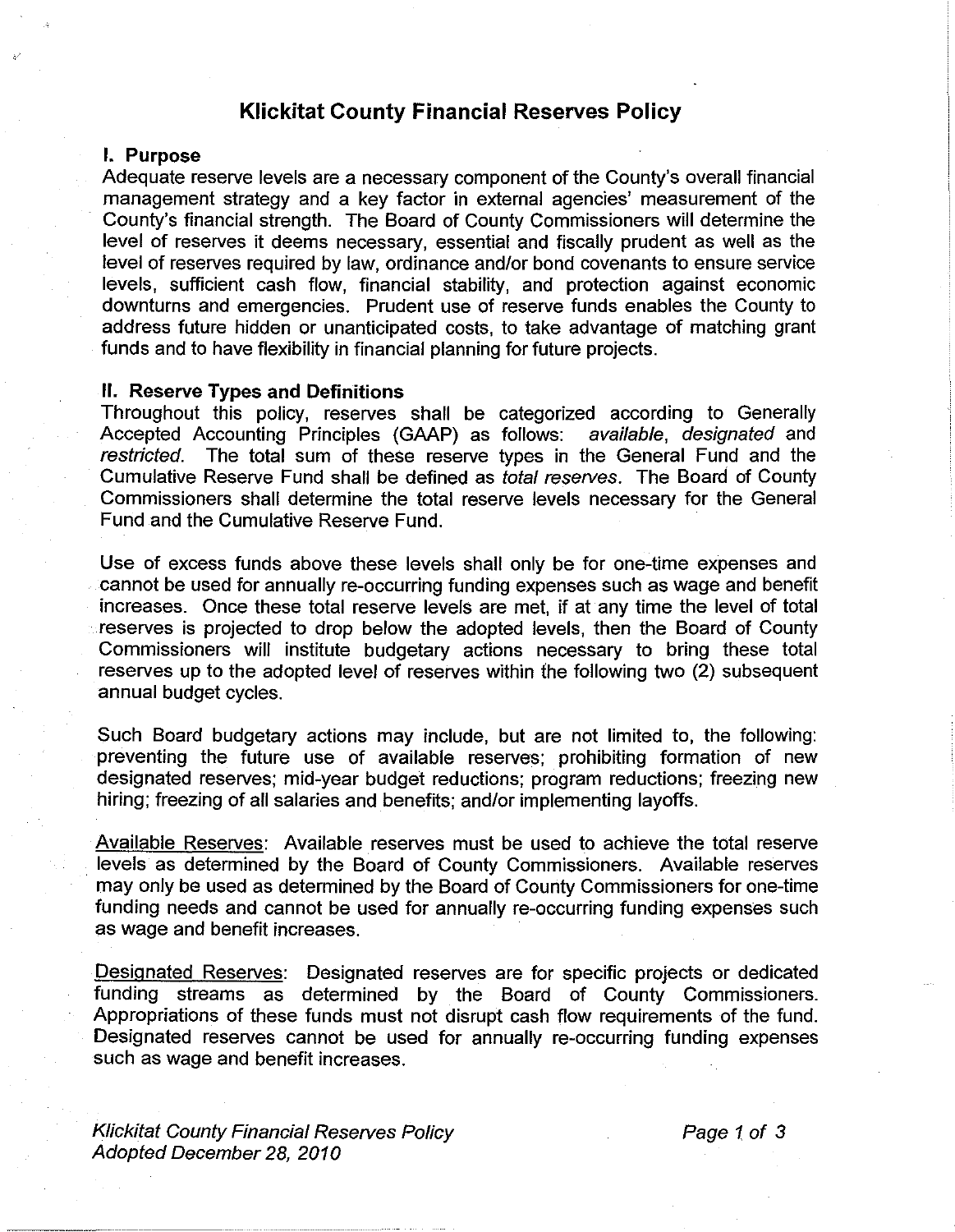Restricted Reserves: Restricted reserves are either required to be set aside in accordance with GAAP or by state or federal requirements. Restricted reserves are therefore set by actions outside the Board of County Commissioners determination and are deemed to be a primary requirement in setting and maintaining the total reserve levels for a fund.

### III. General **Fund** Reserves

The General Fund accounts for those activities and services of the County which are funded largely by general purpose dollars. These services include, but are not limited to law and justice, financial, public health, legislative, and general government. In order to protect the ongoing provision of these services, the General Fund total reserves shall be the maximum allowed by State law as described in RCW 36.40.090 or shall be amended by the State Legislature. Currently, this limit allows an unbudgeted balance equal to \$1.25 per thousand dollars of assessed value of the County. As noted below, the cash flow reserve for the General Fund is set at \$1,250,000. Each year, the Board of County Commissioners in setting the annual budget shall ensure the General Fund increases its reserves until the total reserve amount is achieved. Once achieved, should the level of total reserves be projected to drop below the total reserve level, then the BoCC will institute budgetary actions necessary to bring the total reserves up to adopted level of reserves within the following two (2) subsequent annual budget cycles. Whenever, the total reserve levels are projected to be exceeded in a given budget year, the Board of County Commissioners shall designate their use only for one-time expenses and not for reoccurring expenses such as wage and benefit increases.

#### IV. Cumulative Reserve **Fund** Reserves

The Cumulative Reserve Fund as defined by Resolution #04793 and amended by Resolution #22697 provides funding for the following specific purposes: emergency and disaster relief, capital programs, economic development, and community development.

A designated reserve within the Cumulative Reserve Fund was established by Resolution #04793 that requires each year \$250,000 be set aside for emergencies.

Within the Cumulative Reserve Fund is a restricted reserve derived from the distressed counties sales tax established by the State Legislature in RCW 82.14.370. These funds can only be used for public facilities as defined by statute. The Board of County Commissioners shall determine the funding allocations of these reserves in setting or amending the annual budget. Each year a portion of this reserve should be held for unexpected economic development opportunities that may arise after the budget is adopted.

The total reserve level for the Cumulative Reserve Fund shall be \$20,000,000. It will take a few years to achieve. Each year, the Board of County Commissioners in setting the annual budget shall ensure the Cumulative Reserve Fund increases its reserves until the total reserve amount is achieved. Once achieved, the Board may

Klickitat County Financial Reserves Policy Adopted December 28,2010

Page 2 of 3